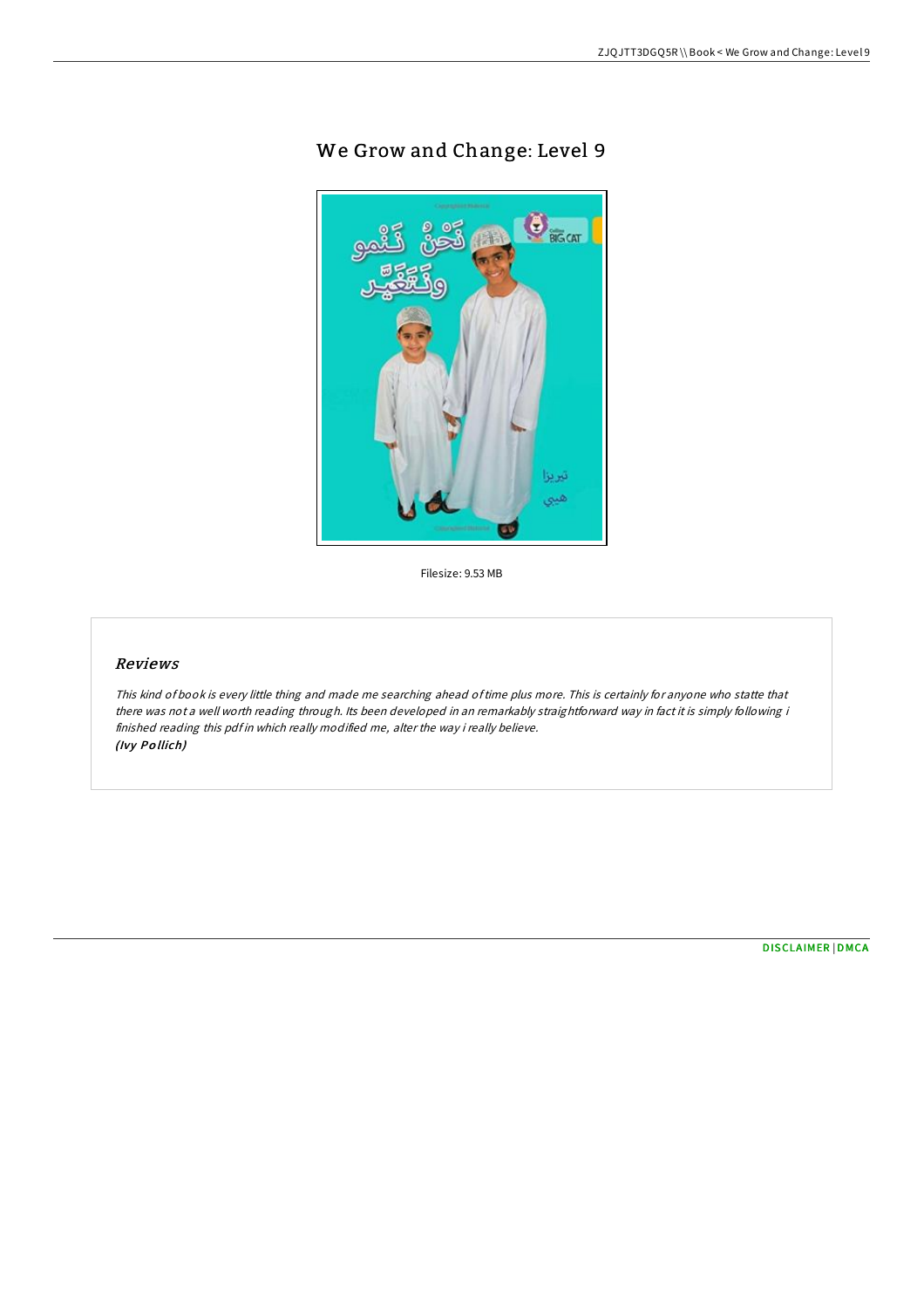## WE GROW AND CHANGE: LEVEL 9



To get We Grow and Change: Level 9 PDF, you should follow the web link below and download the document or get access to additional information which might be have conjunction with WE GROW AND CHANGE: LEVEL 9 book.

HarperCollins Publishers. Paperback. Book Condition: new. BRAND NEW, We Grow and Change: Level 9, Teresa Heapy, Collins Arabic Big Cat is a guided reading series for ages 3 to 11. The series is structured with reference to the learning progression of Arabic at nursery and primary schools researched especially for Collins. This carefully graded approach allows children to build up their reading knowledge of Arabic step by step. Level 9 books are similar in complexity to level 8, with strong patterns and similar events and episodes. Non-fiction titles use non-fiction tools - including signs, labels, captions and diagrams - where necessary. Single-word spacing is used from level 9 upwards. In addition, very high-frequency words appear consistently without vowel markings. These features will help the students get used to the traditional norms of printed Arabic. As we grow up, our bodies grow and change with us. This information book by Teresa Heapy looks at the changes that happen - from our eyes and teeth to our height and strength. Children can chart the changes our bodies go through from baby to six years old in the timeline on pages 14-15.

Read We Grow and Change: Level 9 [Online](http://almighty24.tech/we-grow-and-change-level-9.html)  $_{\rm per}$ Download PDF We Grow and [Chang](http://almighty24.tech/we-grow-and-change-level-9.html)e: Level 9